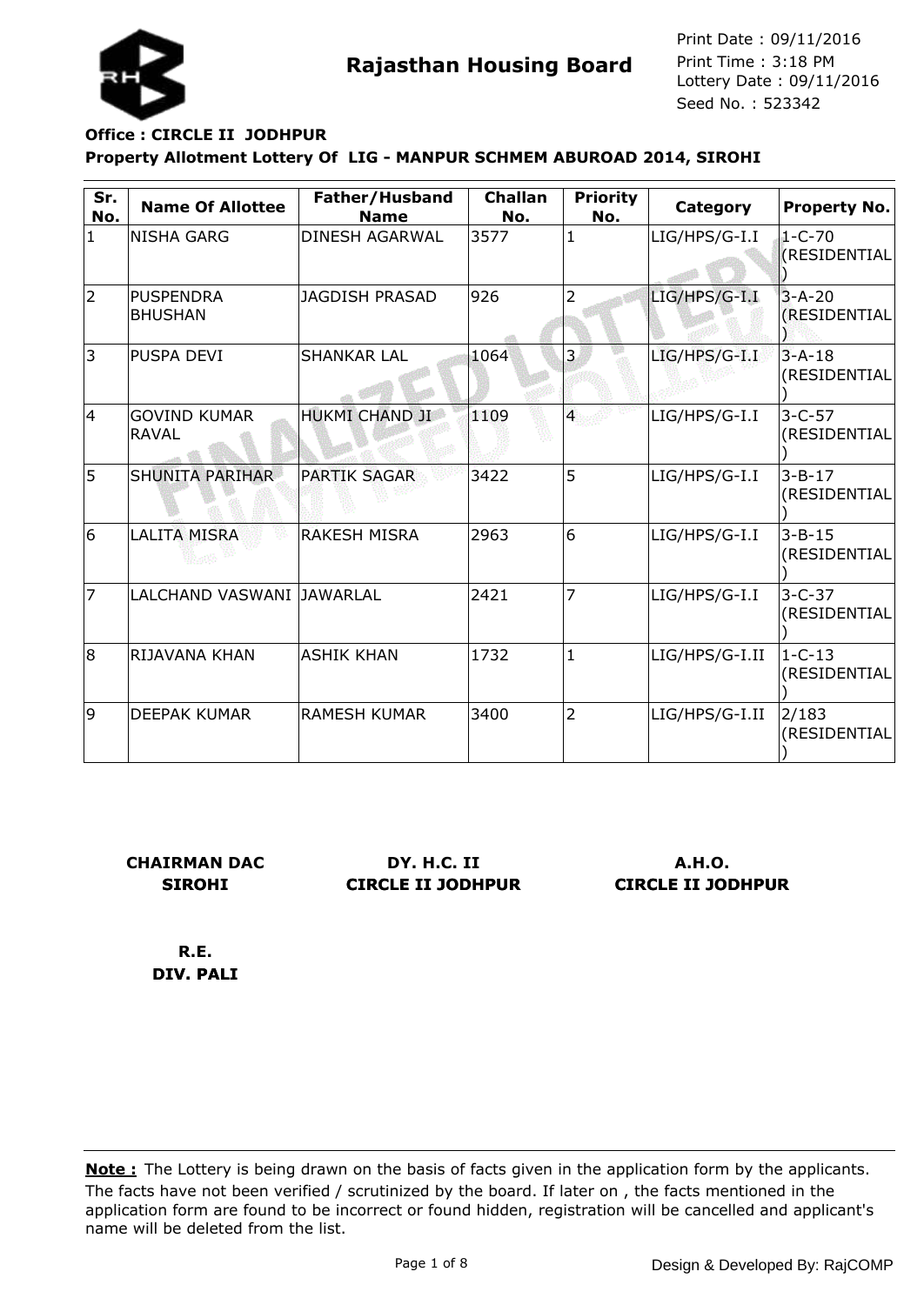

# **Property Allotment Lottery Of LIG - MANPUR SCHMEM ABUROAD 2014, SIROHI Office : CIRCLE II JODHPUR**

| Sr.<br>No. | <b>Name Of Allottee</b> | Father/Husband<br><b>Name</b> | <b>Challan</b><br>No. | <b>Priority</b><br>No. | Category       | Property No.                 |
|------------|-------------------------|-------------------------------|-----------------------|------------------------|----------------|------------------------------|
| 10         | <b>KAPOOR CHAND</b>     | <b>BHURARAM JI</b>            | 3190                  | 3                      | LIG/HPS/G-I.II | $3 - C - 36$<br>(RESIDENTIAL |
| 11         | <b>BABU LAL BHAT</b>    | <b>SONA RAM</b>               | 2907                  |                        | LIG/HPS/G-II.I | $3 - B - 10$<br>(RESIDENTIAL |
| 12         | <b>ASHOK KUMAR</b>      | <b>BABU LAL</b>               | 1256                  | $\overline{2}$         | LIG/HPS/G-II.I | $3 - B - 5$<br>(RESIDENTIAL  |
| 13         | <b>VINOD KUMAR</b>      | <b>KAPUR CHAND</b>            | 3676                  | $\overline{3}$         | LIG/HPS/G-II.I | 2/187<br>(RESIDENTIAL        |
| 14         | <b>SURAJ PAL</b>        | <b>SHIV PAL</b>               | 1513                  | $\overline{4}$         | LIG/HPS/G-II.I | $3 - A - 22$<br>(RESIDENTIAL |
| 15         | <b>MATHRA DEVI</b>      | MAPHA RAM RAVAL               | 1106                  | 5                      | LIG/HPS/G-II.I | $3 - B - 9$<br>(RESIDENTIAL  |
| 16         | <b>VINOD KUMAR</b>      | RAM LAL SAINI                 | 2510                  | 6                      | LIG/HPS/G-II.I | $3 - B - 11$<br>(RESIDENTIAL |
| 17         | <b>SAVITA DEVI</b>      | <b>CHANDAN MAL JI</b>         | 1383                  | $\overline{7}$         | LIG/HPS/G-II.I | $3 - B - 1$<br>(RESIDENTIAL  |
| 18         | <b>BHANU SINGH</b>      | <b>HIRA SINGH</b>             | 1772                  | 8                      | LIG/HPS/G-II.I | $1 - C - 6$<br>(RESIDENTIAL  |

**CHAIRMAN DAC SIROHI**

**DY. H.C. II CIRCLE II JODHPUR**

**A.H.O. CIRCLE II JODHPUR**

**R.E. DIV. PALI**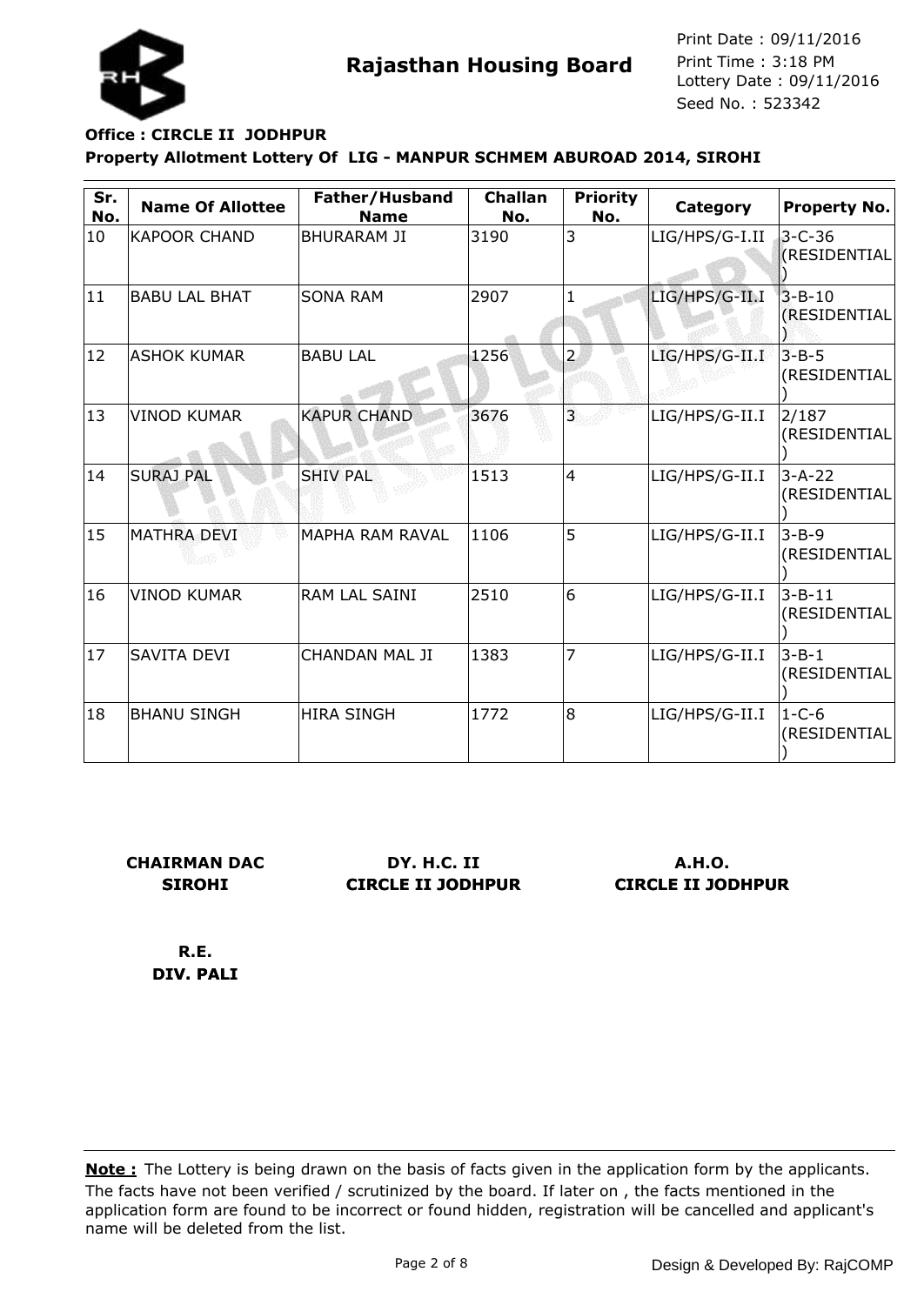

# **Property Allotment Lottery Of LIG - MANPUR SCHMEM ABUROAD 2014, SIROHI Office : CIRCLE II JODHPUR**

| Sr.<br>No. | <b>Name Of Allottee</b>               | Father/Husband<br><b>Name</b> | <b>Challan</b><br>No. | <b>Priority</b><br>No. | Category                   | <b>Property No.</b>          |
|------------|---------------------------------------|-------------------------------|-----------------------|------------------------|----------------------------|------------------------------|
| 19         | SELENDAR SINGH                        | <b>RANVEER SINGH</b>          | 2110                  | 9                      | LIG/HPS/G-II.I             | 2/184<br><b>(RESIDENTIAL</b> |
| 20         | <b>KAMAL PHERVANI</b>                 | MURLIDHAR<br>PHERVANI         | 85                    | 10                     | LIG/HPS/G-II.I             | $1 - C - 16$<br>(RESIDENTIAL |
| 21         | <b>SAGIR AHMAD</b><br><b>KURESHI</b>  | <b>HAJI KABIR AHMAD</b>       | 1628                  | 1.0                    | LIG/HPS/G-II.I             | $1 - C - 11$<br>(RESIDENTIAL |
| 22         | <b>NAVEEN KUMAR</b><br><b>SHARMA</b>  | <b>GULAB SINGH</b>            | 724                   | 12.                    | LIG/HPS/G-II.I             | $1 - C - 69$<br>(RESIDENTIAL |
| 23         | <b>JYOTI PARKASH</b><br><b>DEWASI</b> | LAXMAN LAL DEWASI 3233        |                       | $\mathbf{1}$           | $LIG/HPS/G-II.II$   1-C-10 | (RESIDENTIAL                 |
| 24         | <b>KAPIL JOSHI</b>                    | <b>BAJRANG LAL JOSHI</b>      | 3043                  | $\overline{2}$         | $LIG/HPS/G-II.II$          | $1 - C - 15$<br>(RESIDENTIAL |
| 25         | SUSHILA BAIRWA                        | SITARAM BAIRWA                | 1934                  | $\mathbf{1}$           | LIG/HPS/G-IV               | $3 - A - 25$<br>(RESIDENTIAL |
| 26         | <b>REKHA PARIHAR</b>                  | <b>VINOD KUMAR</b><br>PARIHAR | 252                   | $\overline{2}$         | LIG/HPS/G-IV               | $1 - C - 7$<br>(RESIDENTIAL  |
| 27         | <b>KANTI LAL SINDAL</b>               | <b>GANGA RAM</b>              | 2876                  | 3                      | LIG/HPS/G-IV               | $3 - A - 24$<br>(RESIDENTIAL |

**CHAIRMAN DAC SIROHI**

**DY. H.C. II CIRCLE II JODHPUR**

**A.H.O. CIRCLE II JODHPUR**

**R.E. DIV. PALI**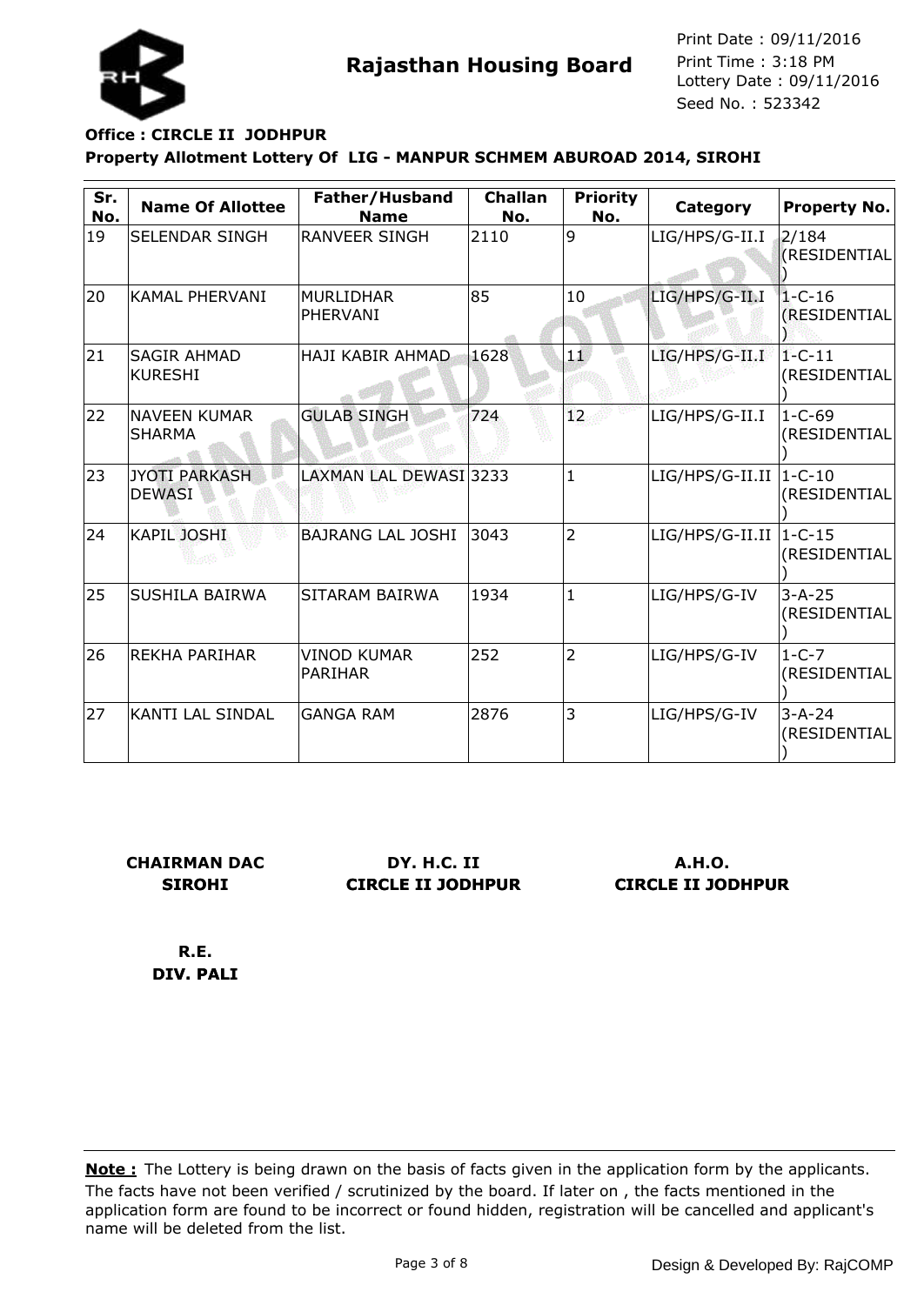

### **Property Allotment Lottery Of LIG - MANPUR SCHMEM ABUROAD 2014, SIROHI Office : CIRCLE II JODHPUR**

| Sr.<br>No. | <b>Name Of Allottee</b>                | Father/Husband<br><b>Name</b>            | <b>Challan</b><br>No. | <b>Priority</b><br>No. | Category                | <b>Property No.</b>          |
|------------|----------------------------------------|------------------------------------------|-----------------------|------------------------|-------------------------|------------------------------|
| 28         | MANISHA BAIRWA                         | <b>SURESH KUMAR</b><br><b>BAIRWA</b>     | 1765                  | $\overline{4}$         | LIG/HPS/G-IV            | $1 - C - 9$<br>(RESIDENTIAL  |
| 29         | <b>MOON VARMA</b>                      | <b>DEVARAM</b>                           | 769                   | 5                      | LIG/HPS/G-IV            | $3 - B - 13$<br>(RESIDENTIAL |
| 30         | <b>DHANRAJ</b>                         | <b>TARA CHNAD</b>                        | 3157                  | 6                      | LIG/HPS/G-IV            | $1 - C - 8$<br>(RESIDENTIAL  |
| 31         | <b>LAXMAN KUMAR</b>                    | <b>UNARAM</b>                            | 2482                  | q.                     | $LIG/HPS/G-IX.II 3-B-8$ | (RESIDENTIAL                 |
| 32         | <b>SHARDA PARIHAR</b>                  | <b>OM PARKASH</b><br><b>PARIHAR</b>      | 2630                  | $\mathbf{1}$           | LIG/HPS/G-V             | $3 - B - 14$<br>(RESIDENTIAL |
| 33         | <b>SANGEETA</b>                        | KISHAN                                   | 3402                  | $\overline{2}$         | LIG/HPS/G-V             | $1 - C - 12$<br>(RESIDENTIAL |
| 34         | VINITA RANI                            | <b>ASHUTOSH MEENA</b>                    | 629                   | 3                      | LIG/HPS/G-V             | $1 - C - 5$<br>(RESIDENTIAL  |
| 35         | <b>SITHA DEVI</b>                      | LT. BHARAT KUMAR                         | 3347                  | 4                      | LIG/HPS/G-V             | $3 - B - 7$<br>(RESIDENTIAL  |
| 36         | <b>SUBHASH CHAND</b><br><b>AGARWAL</b> | <b>SHREE RAM AWTAR</b><br><b>AGRAWAL</b> | 1973                  | $\mathbf{1}$           | LIG/HPS/G-VI            | $3 - C - 39$<br>(RESIDENTIAL |

**CHAIRMAN DAC SIROHI**

**DY. H.C. II CIRCLE II JODHPUR**

**A.H.O. CIRCLE II JODHPUR**

**R.E. DIV. PALI**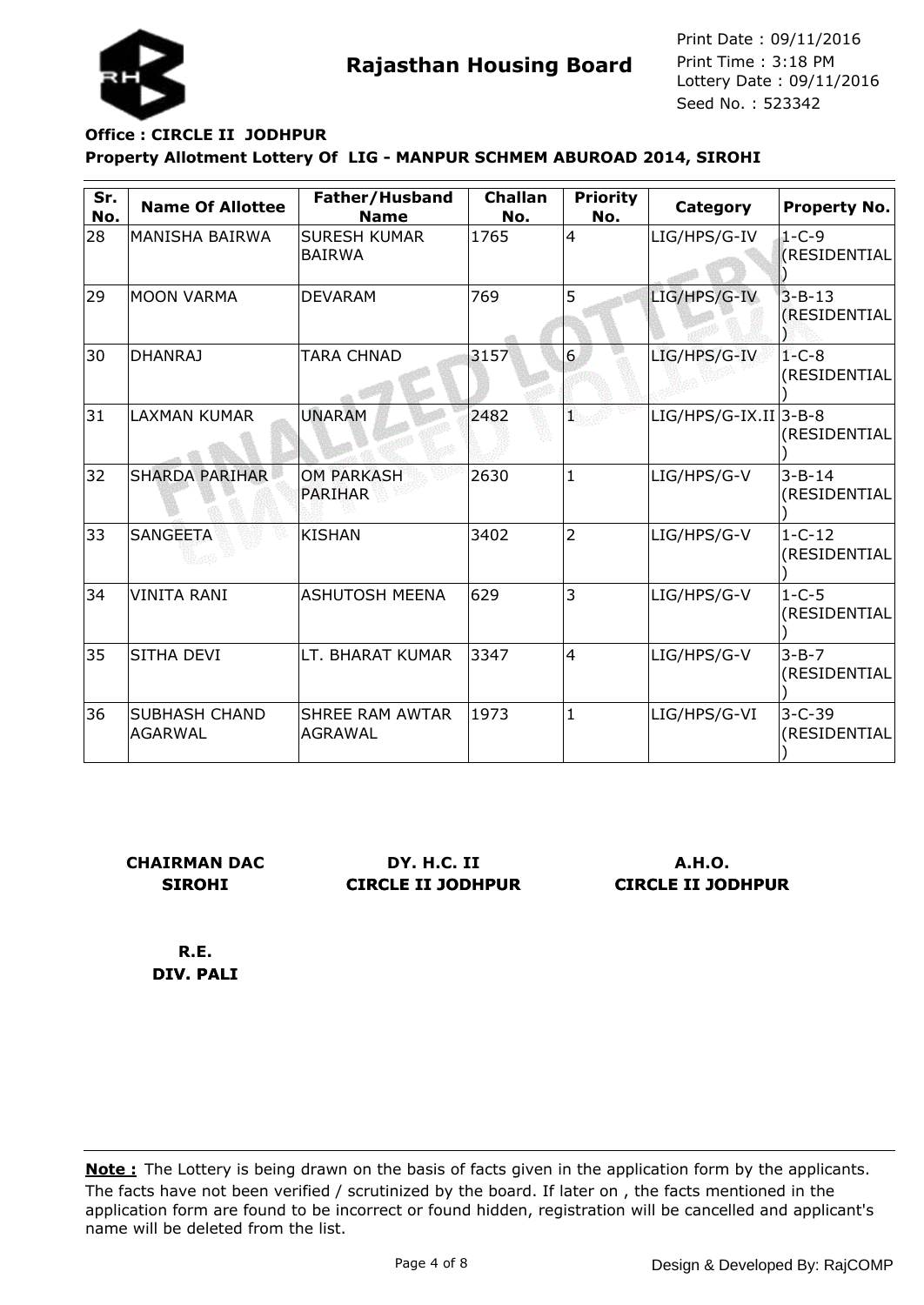

# **Property Allotment Lottery Of LIG - MANPUR SCHMEM ABUROAD 2014, SIROHI Office : CIRCLE II JODHPUR**

| Sr.<br>No. | <b>Name Of Allottee</b>          | Father/Husband<br><b>Name</b>       | <b>Challan</b><br>No. | <b>Priority</b><br>No. | Category       | <b>Property No.</b>            |
|------------|----------------------------------|-------------------------------------|-----------------------|------------------------|----------------|--------------------------------|
| 37         | <b>BAKA RAM</b>                  | DIPA RAM                            | 3686                  | 1                      | LIG/HPS/G-VIII | $1-C-3$<br><b>(RESIDENTIAL</b> |
| 38         | <b>MAHESH KUMAR</b>              | <b>SHIVAN DAS</b>                   | 931                   |                        | LIG/ORS/G-I.I  | $3 - C - 38$<br>(RESIDENTIAL   |
| 39         | <b>MAHENDRA KUMAR</b>            | <b>GORDHAN LAL</b>                  | 21                    | $\overline{2}$         | LIG/ORS/G-I.I  | $3 - B - 12$<br>(RESIDENTIAL   |
| 40         | <b>DHARMENDRA</b><br>SAKSENA     | <b>SOBRAN SAKSENA</b>               | 125                   | $\overline{4}$         | LIG/ORS/G-I.I  | $3 - C - 60$<br>(RESIDENTIAL   |
| 41         | <b>ARUNA PATEL</b>               | KANNU BHAI PATEL                    | 1475                  | 5                      | LIG/ORS/G-I.I  | $1 - C - 1$<br>(RESIDENTIAL    |
| 42         | TARUNA GUJAR                     | NATWAR LAL GUJAR                    | 10222                 | 1                      | LIG/ORS/G-I.II | 2/185<br>(RESIDENTIAL          |
| 43         | KUSHUM KANWAR                    | <b>AMAR SINGH</b><br><b>CHOUHAN</b> | 3549                  | $\overline{2}$         | LIG/ORS/G-I.II | $3 - C - 34$<br>(RESIDENTIAL   |
| 44         | MOOL SINGH DEORA JOR SINGH DEORA |                                     | 2851                  | 3                      | LIG/ORS/G-I.II | 3-A-23<br>(RESIDENTIAL         |
| 45         | <b>RASID MOHMMAD</b>             | <b>GHISHU KHAN</b>                  | 2281                  | 1                      | LIG/ORS/G-II.I | $3 - B - 18$<br>(RESIDENTIAL   |

**CHAIRMAN DAC SIROHI**

**DY. H.C. II CIRCLE II JODHPUR**

**A.H.O. CIRCLE II JODHPUR**

**R.E. DIV. PALI**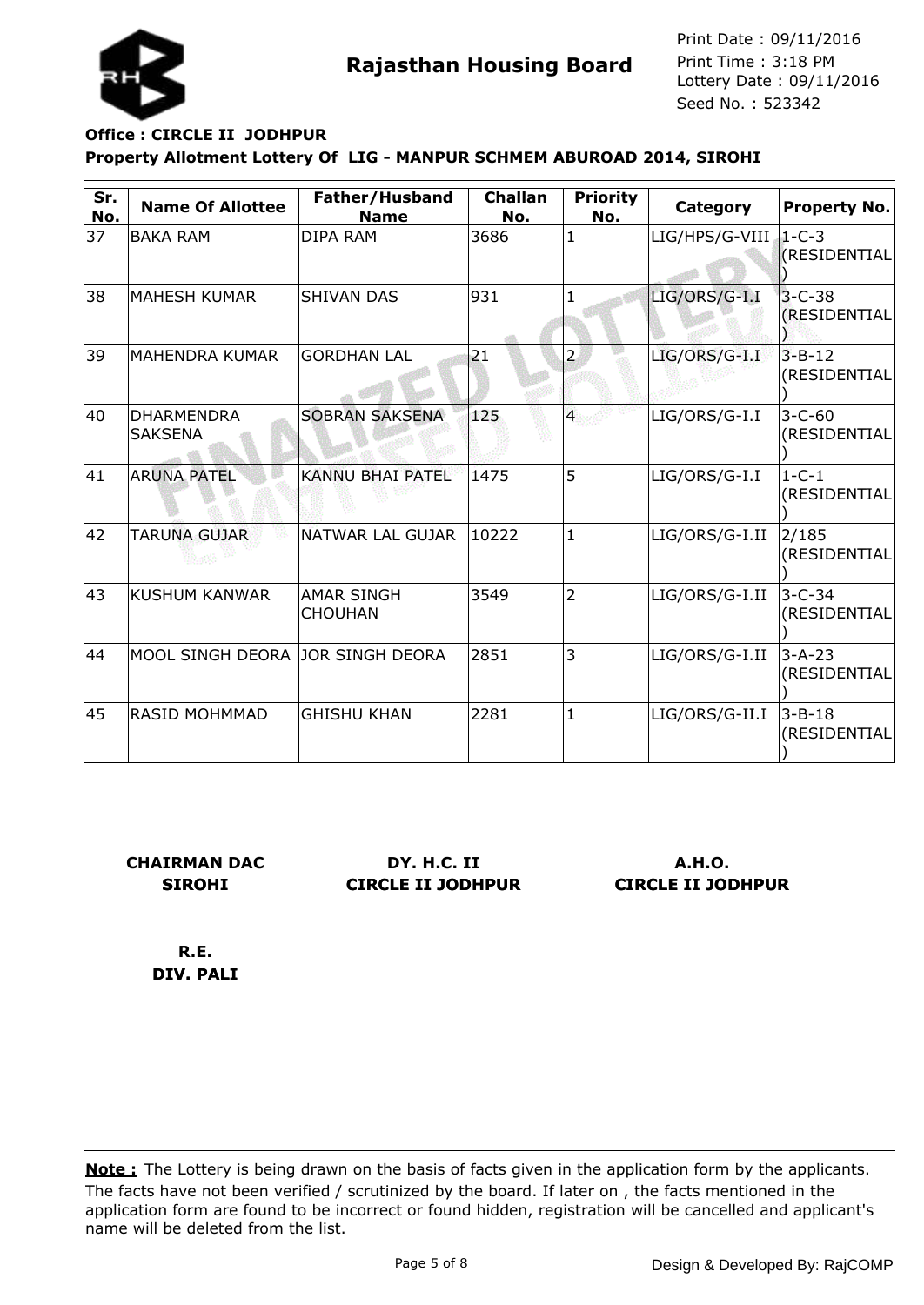

# **Property Allotment Lottery Of LIG - MANPUR SCHMEM ABUROAD 2014, SIROHI Office : CIRCLE II JODHPUR**

| Sr.<br>No. | <b>Name Of Allottee</b>       | Father/Husband<br><b>Name</b>           | <b>Challan</b><br>No. | <b>Priority</b><br>No. | Category                  | <b>Property No.</b>             |
|------------|-------------------------------|-----------------------------------------|-----------------------|------------------------|---------------------------|---------------------------------|
| 46         | <b>DEEP CHAND</b><br>PARJAPAT | <b>MANSUKH LAL</b><br>PARJAPAT          | 3505                  | $\overline{2}$         | LIG/ORS/G-II.I            | $3-A-19$<br><b>(RESIDENTIAL</b> |
| 47         | NEHA AACHARAY                 | <b>JAGDISH AACHARAY</b>                 | 249                   | 3                      | LIG/ORS/G-II.I            | $3 - A - 21$<br>(RESIDENTIAL    |
| 48         | <b>RAJESH KUMAR</b>           | LUMBARAM JI                             | 2629                  | $\overline{4}$         | LIG/ORS/G-II.I            | $3 - B - 3$<br>(RESIDENTIAL     |
| 49         | <b>PRAVEEN KUMAR</b>          | <b>BHOMA RAM</b>                        | 272                   | 5.                     | LIG/ORS/G-II.I            | $3 - C - 59$<br>(RESIDENTIAL    |
| 50         | <b>BHARAT SINGH</b>           | <b>HEER SINGH</b>                       | 10144                 | 6                      | LIG/ORS/G-II.I            | 1-C-72<br>(RESIDENTIAL          |
| 51         | <b>ALOK SAKSENA</b>           | <b>HARISH PRAKASH</b><br><b>SAKSENA</b> | 2950                  |                        | LIG/ORS/G-II.I            | $3 - B - 16$<br>(RESIDENTIAL    |
| 52         | <b>SUNITA KANWAR</b>          | <b>MAHIPAL SINGH</b>                    | 2050                  | 8                      | LIG/ORS/G-II.I            | $3 - B - 6$<br>(RESIDENTIAL     |
| 53         | PRADEEP BAGHEL                | <b>RAM SINGH BAGHEL</b>                 | 773                   | 9                      | LIG/ORS/G-II.I            | $1 - C - 73$<br>(RESIDENTIAL    |
| 54         | <b>RAVI SOLANKI</b>           | <b>RATAN LAL SOLANKI</b>                | 91                    | $\mathbf{1}$           | $LIG/ORS/G-II.II  1-C-71$ | (RESIDENTIAL                    |

**CHAIRMAN DAC SIROHI**

**DY. H.C. II CIRCLE II JODHPUR**

**A.H.O. CIRCLE II JODHPUR**

**R.E. DIV. PALI**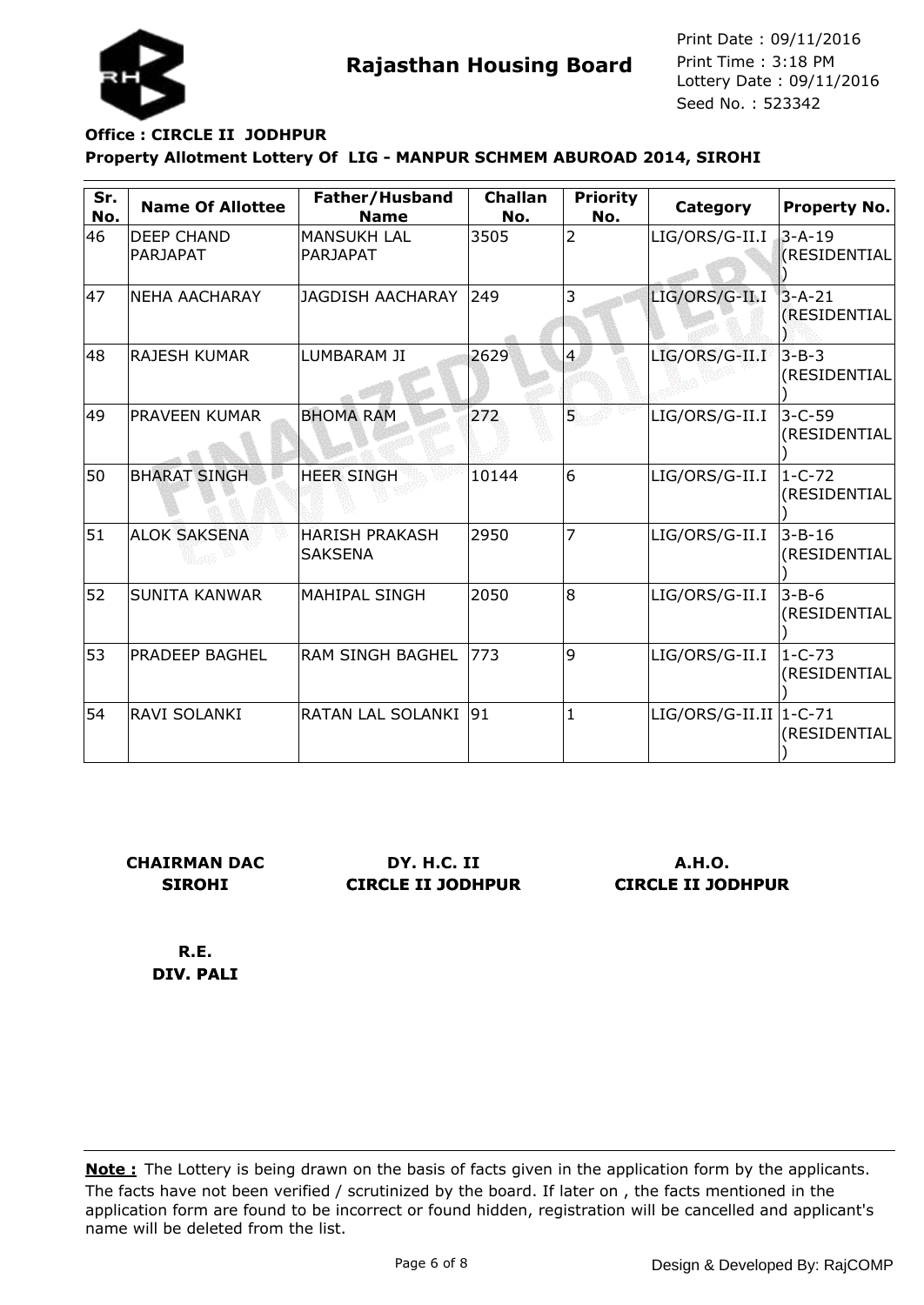

# **Property Allotment Lottery Of LIG - MANPUR SCHMEM ABUROAD 2014, SIROHI Office : CIRCLE II JODHPUR**

| Sr.<br>No. | <b>Name Of Allottee</b>            | Father/Husband<br><b>Name</b> | <b>Challan</b><br>No. | <b>Priority</b><br>No. | Category         | <b>Property No.</b>           |
|------------|------------------------------------|-------------------------------|-----------------------|------------------------|------------------|-------------------------------|
| 55         | <b>GANSHAYAM</b>                   | <b>ACHALARAM</b>              | 2061                  | 1                      | LIG/ORS/G-IV     | $1 - C - 4$<br>(RESIDENTIAL   |
| 56         | HANSA RAM KHEVAD CHUNNI LAL JI     |                               | 1558                  | $\overline{2}$         | LIG/ORS/G-IV     | $1 - C - 2$<br>(RESIDENTIAL   |
| 57         | <b>RUKMANI DEVI</b>                | <b>RAMESH CHAND</b>           | 2737                  | 3                      | LIG/ORS/G-IV     | $1 - C - 14$<br>(RESIDENTIAL  |
| 58         | <b>BANTY VARMA</b>                 | <b>SHARVAN KUMAR</b>          | 906                   | $\overline{4}$         | LIG/ORS/G-IV     | 2/182<br>(RESIDENTIAL         |
| 59         | <b>VIPUL KUMAR</b>                 | SURESH KUMAR JAIN 2694        |                       | $\mathbf{1}$           | $LIG/ORS/G-IX.I$ | $3 - B - 4$<br>(RESIDENTIAL   |
| 60         | <b>LALIT KUMAR</b>                 | <b>NARESH KUMAR</b>           | 600                   | $\mathbf{1}$           | LIG/ORS/G-V      | $1 - C - 15A$<br>(RESIDENTIAL |
| 61         | <b>RAVI RANA</b>                   | LT. HEERA LAL RANA            | 16                    | $\overline{2}$         | LIG/ORS/G-V      | 2/186<br>(RESIDENTIAL         |
| 62         | <b>SURESH KUMAR</b>                | <b>MODULAL MEENA</b>          | 322                   | 3                      | LIG/ORS/G-V      | $3 - A - 20A$<br>(RESIDENTIAL |
| 63         | <b>ROHIT KUMAR</b><br><b>MEENA</b> | <b>HANS RAJ MEENA</b>         | 317                   | $\overline{4}$         | LIG/ORS/G-V      | $3 - B - 2$<br>(RESIDENTIAL   |

**CHAIRMAN DAC SIROHI**

**DY. H.C. II CIRCLE II JODHPUR**

**A.H.O. CIRCLE II JODHPUR**

**R.E. DIV. PALI**